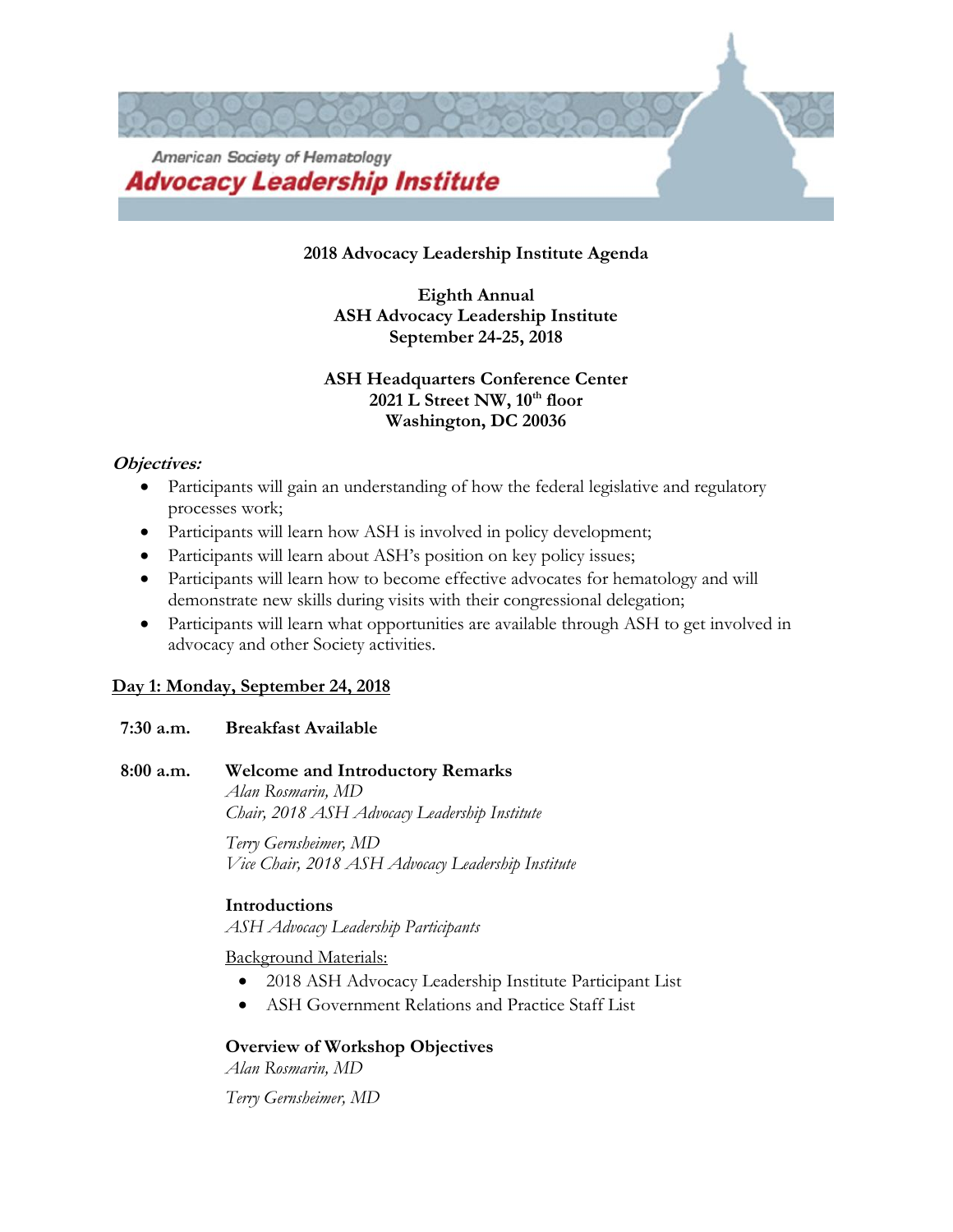#### **8:30 a.m. Legislative Process: How a Bill Becomes a Law**

*Suzanne Leous, MPA ASH Chief Policy Officer*

*Tracy Roades ASH Senior Manager, Legislative Advocacy*

Background Materials:

- Legislative Process: How a Bill Becomes a Law
- Graphics: Congressional Productivity and Percentage of Bills Enacted as Laws

## **8:50 a.m. Federal Budget and Appropriations Process**

*Emily Holubowich, MPP Executive Director, Coalition for Health Funding Senior Vice President, Cavarocchi Ruscio Dennis Associates*

*Tannaz Rasouli Senior Director, Public Policy & Strategic Outreach, Association of American Medical Colleges (AAMC) Executive Director, Ad Hoc Group for Medical Research*

### Background Materials:

- Speaker Bio: Emily Holubowich
- Speaker Bio: Tannaz Rasouli
- Policy Basics: Introduction to the Federal Budget Process
- The Federal Budget Process (in Theory)
- Status of Fiscal Year (FY) 2019 Appropriations

# **10:00 a.m. BREAK/Group Photo**

### **10:15 a.m. Why Advocacy is Important to Science and Medicine**

*Jennifer Zeitzer*

*Director of Public Affairs, Federation of American Societies for Experimental Biology (FASEB)*

Background Materials:

• Speaker Bio: Jennifer Zeitzer

# **10:45 a.m. Being an Effective Advocate and Telling Your Story**

*Gina Kim*

*General Manager, Presentation Center and Research, National Journal*

*Seanna McCall Product Analyst, Research, National Journal*

# Background Materials:

- Speaker Bio: Gina Kim
- Speaker Bio: Seanna McCall
- Telling Your Story: Questions to Consider re: NIH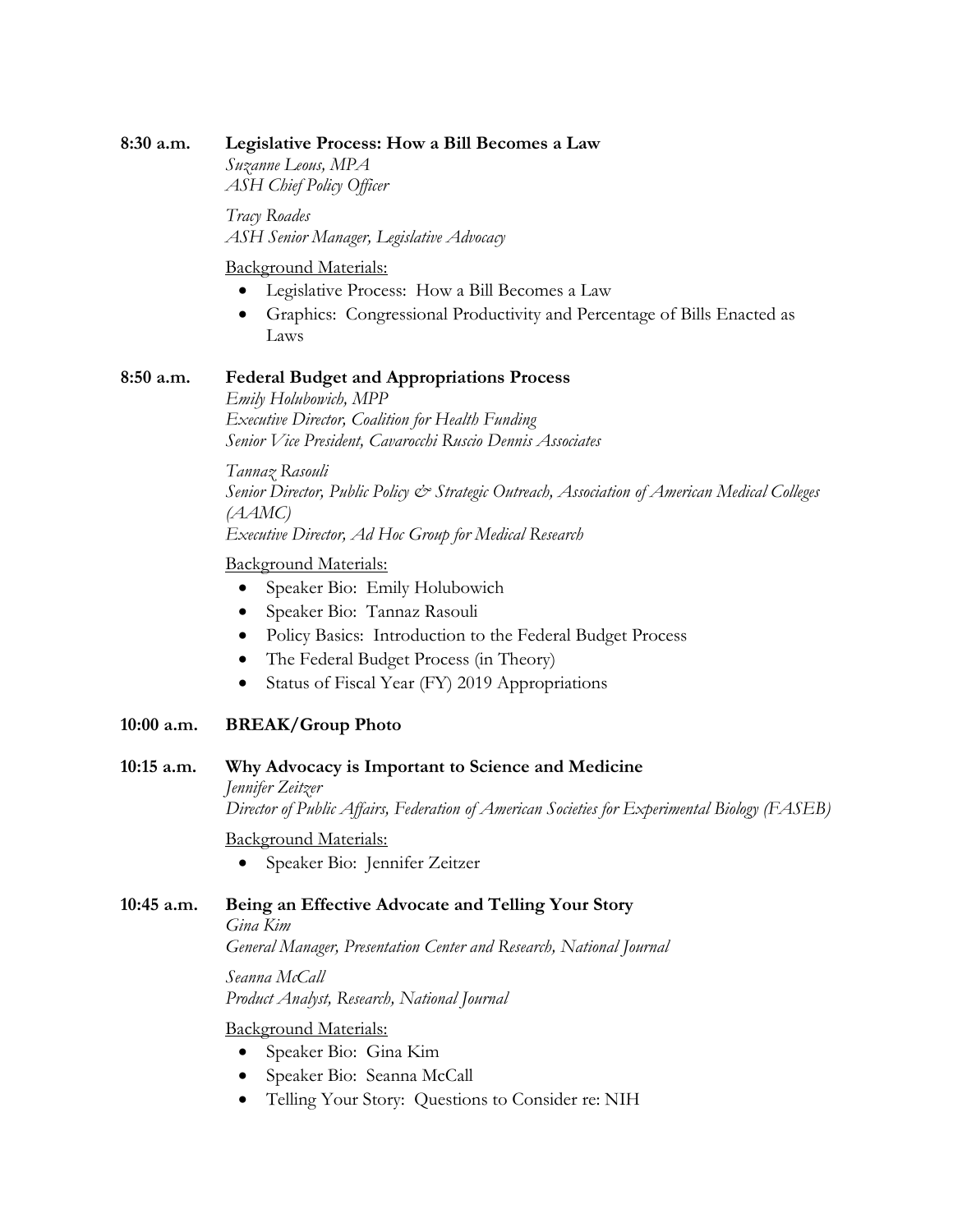#### **11:30 a.m. Breakout Session: Crafting Your Story – NIH Funding**

*Participants will break into groups to work on crafting stories and talking points about the importance of NIH funding to use in congressional meetings.*

#### Background Materials:

- ASH FY 2019 NIH Funding Fact Sheet
- ASH NIH Infographic
- ASH FY 2019 NIH Funding Talking Points

#### **12:15 p.m. LUNCH**

**1:00 p.m. State of the Society and Ways to Get Involved in ASH** *Matthew Gertzog, MBA, CAE ASH Deputy Executive Director*

#### Background Materials:

- About the Society
- ASH Standing and Scientific Committees Nomination Information

#### **1:30 p.m. ASH's Advocacy Priorities: How Advocacy Helps Hematology Researchers, Clinicians, and Patients**

• **Federal and State Drug Access Legislation** *Tracy Roades ASH Senior Manager, Legislative Advocacy*

*Foster Curry ASH Government Relations Coordinator*

Background Materials:

o Update on Federal and State Drug Access Legislation

### • **Physician Reimbursement Issues**

*Leslie Brady ASH Policy and Practice Manager*

Background Materials:

o Medicare Payment Update

## • **Sickle Cell Disease**

*Stephanie Kaplan ASH Senior Manager, Government Relations and Public Health*

*LaTasha Lee, PhD, MPH ASH Senior Manager, Sickle Cell Disease Policy and Programs*

*Karina Ngaiza, MA ASH Sickle Cell Disease Policy and Programs Coordinator*

Background Materials:

- o Overview of ASH's Multifaceted Initiative on Sickle Cell Disease
- o ASH Policy Efforts Related to Sickle Cell Disease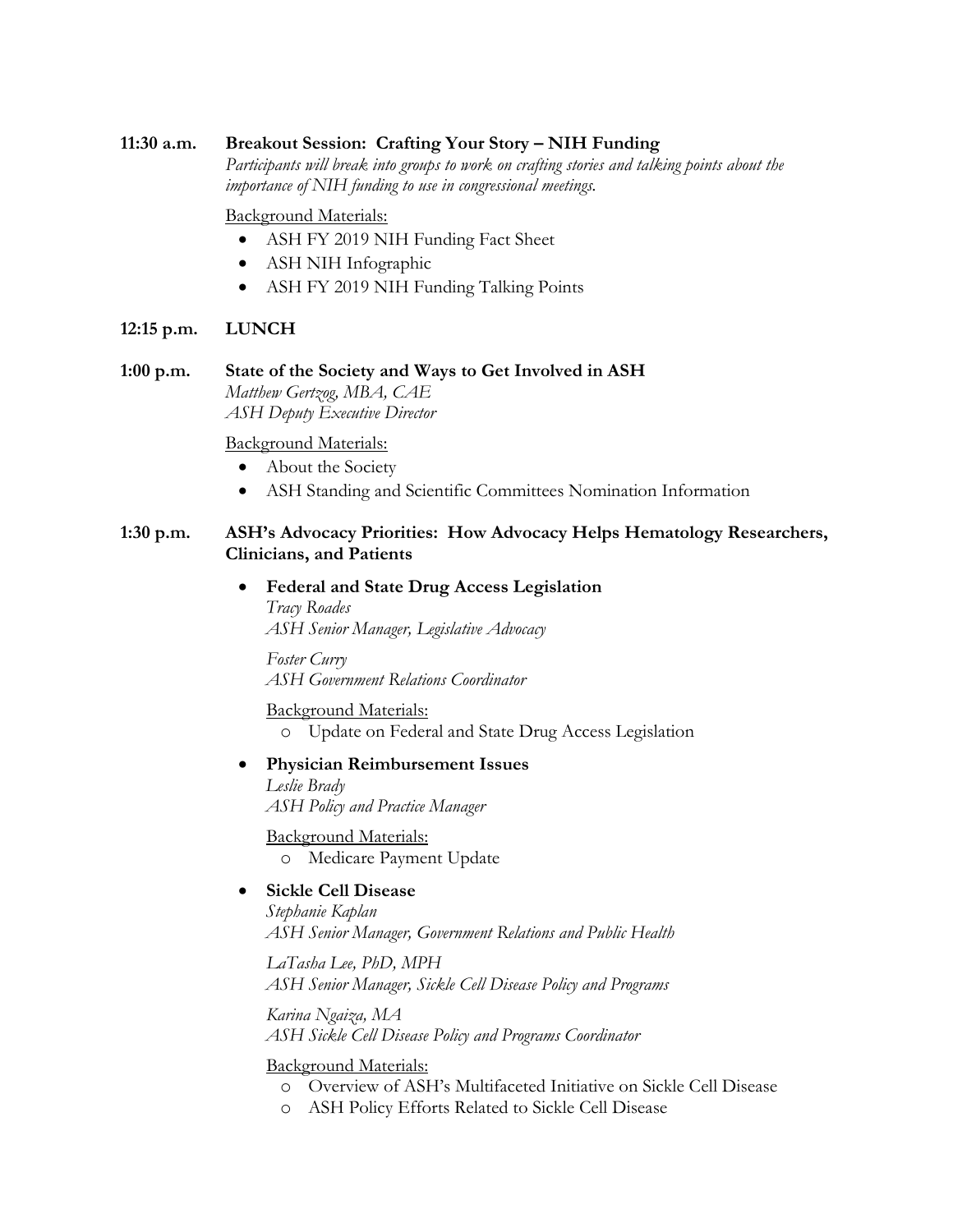# **2:30 p.m. Hill Day Issue #2: CDC Sickle Cell Disease Funding**

*Suzanne Leous, MPA ASH Chief Policy Officer*

Background Materials:

- ASH CDC Sickle Cell Disease Fact Sheet
- ASH SCD Infographic
- ASH CDC Sickle Cell Disease Talking Points
- **3:00 p.m. Breakout Session: Crafting Your Story – CDC Sickle Cell Disease Funding** Participants will break into groups to work on crafting stories and talking points about the *importance of CDC funding for sickle cell disease to use in congressional meetings.*

### Background Materials:

• Telling Your Story: Questions to Consider re: SCD

## **3:45 p.m. BREAK**

**4:00 p.m. Tools for Advocacy Visits** *Suzanne Leous, MPA ASH Chief Policy Officer*

### Background Materials:

- General Tips for Capitol Hill Visits
- Map of Capitol Hill
- Review of Issues, Fact Sheets, and Talking Points
	- o ASH FY 2019 NIH Funding Fact Sheet
	- o ASH CDC Sickle Cell Disease Fact Sheet
	- o Capitol Hill Visit Talking Points

### **4:30 p.m. Hill Day Group Breakout**

*Participants will:*

- *Discuss who in group will lead each meeting*
- *Practice telling stories developed during breakout sessions*
- *Review congressional member bios*

### **5:00 p.m. ADJOURN**

### **6:00 p.m. Dinner**

*RIS 2275 L Street NW Washington, DC 20037 Phone: 202-730-2500*

#### **Additional Resources For Your Information:**

- Chart: Overview of the Government of the United States
- Frequently Asked Questions About the Federal Government